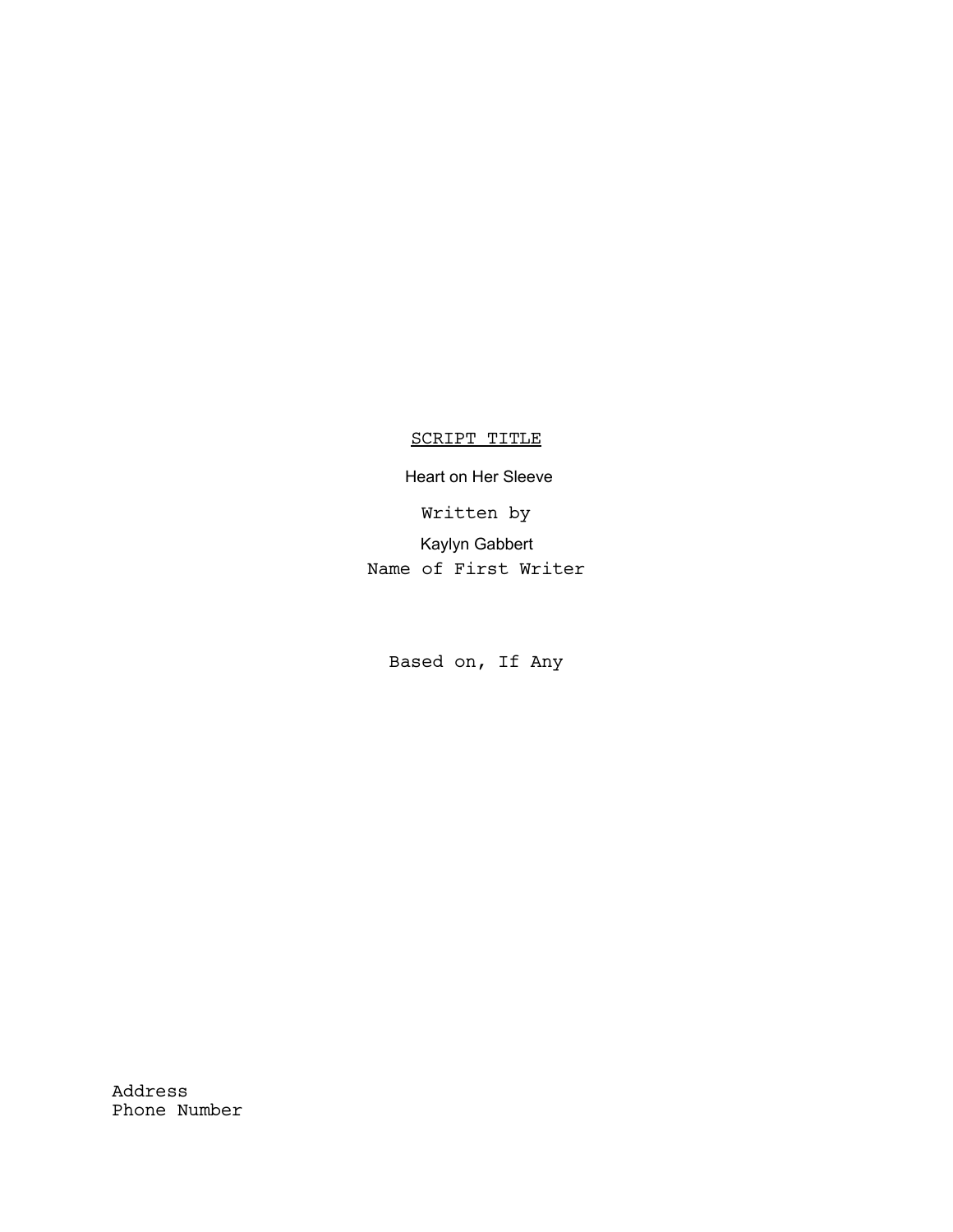INT. SCHOOL LUNCHROOM - DAY

DESSA, 15, and DESIRE, 15, twins, enter. They meet RICHARD, 17, and ERIC, 14, in line.

> DESSA Hey guys, how are you?

RICHARD Good. How was your math test?

DESSA I got a B. Thanks for helping me. Now I only have to finish the reading assignment.

Eric chuckles.

ERIC You didn't do the reading either?

DESSA

No. Why do we HAVE to read anything? The books suck.

DESIRE You told Mom and Dad you did your homework?

DESSA I lied. I tried to read the book, but ended up on the same page.

RICHARD Why are you worried about it? You always get the answers during the discussions.

DESSA I wouldn't worry if my spot on the swim team wasn't at stake.

The kids get their meals and bring them to a spot by the front door. They slide onto the floor.

> DESIRE So why did you let it go so far? What's your grade in English?

DESSA C. If it goes to a C-, Mom and Dad will ground me and pull me off the swim team.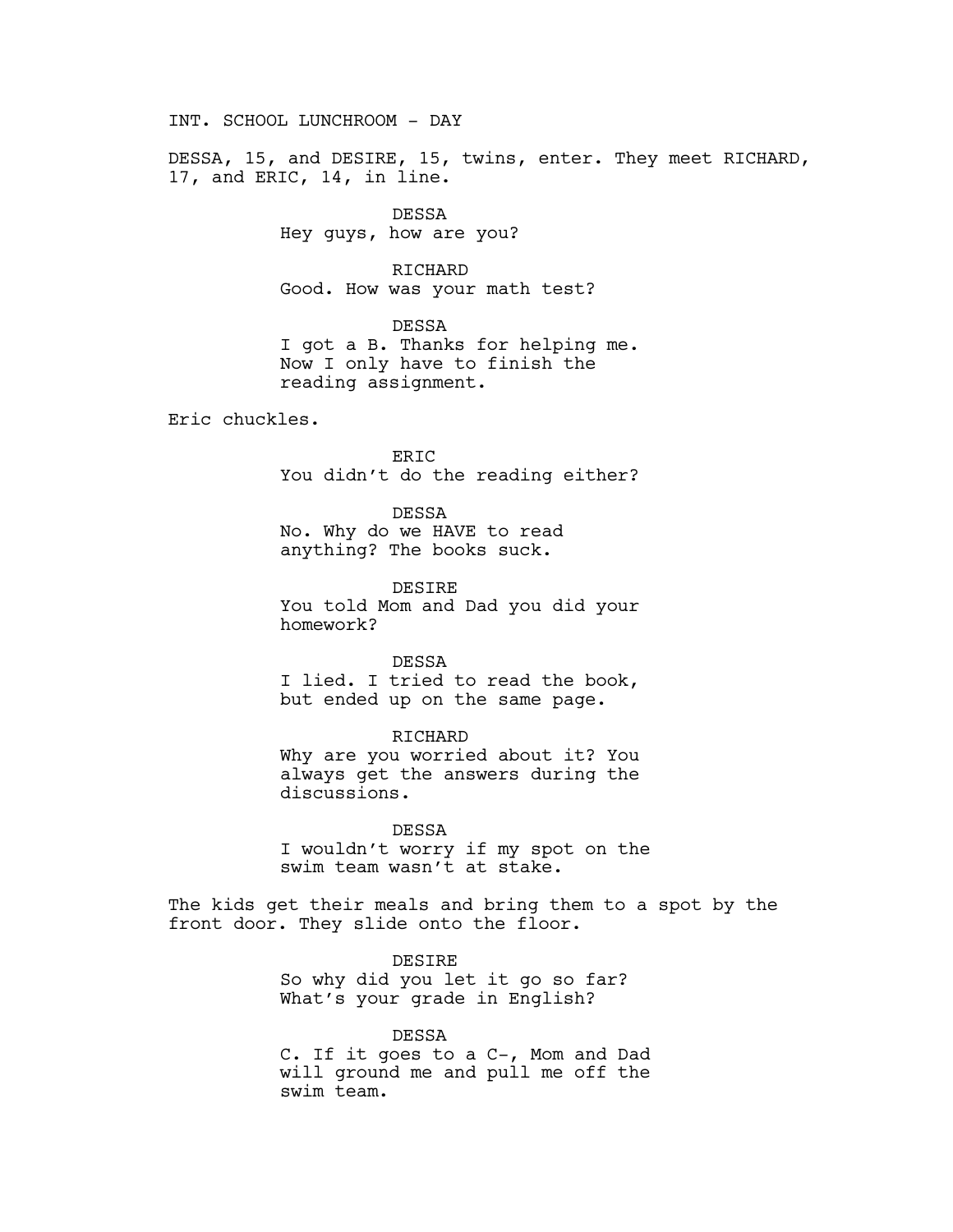ER<sub>TC</sub> Your parents can't do that.

DESIRE You don't know how close our parents are to the coach.

## RICHARD Then you better get in line, Dessa.

Dessa fishes through her backpack. She has music sheets in her, mangas, and sketchbooks in her backpack. Her backpack is pretty well organized. She takes out her homework and her book. She starts flipping through The Catcher in the Rye. She rolls her eyes.

After watching Dessa struggle to find the answers Richard shows Dessa a place in the book. Dessa jots down the answers on her paper.

INT. CLASSROOM - DAY

On Dessa's desk she has her homework out along with a sketch book and music sheets. The sketch she has it open to is a fantastic picture of her with powers she would want on the side.

MR. HERZBERG, 47, walks down the rows grading people's study questions. He comes to Dessa's desk and smiles.

> MR. HERZBERG I told you if you tried harder, it would pay off.

As Mr. Herberg graded her paper she writes on one of her music sheets.

> MR. HERZBERG (CONT'D) Put everything but your school work away.

INT. SCHOOL POOL - DAY

Desire sits on the bleachers with Richard and Eric. Dessa puts her hair into cap. She waves at them. She gets in the pool and does a set of laps.

Dessa climbs the ladder to the high dive. She gets dizzy. She shakes it off and positions herself to dive.

As she dives, Dessa cries out as she falls into the water.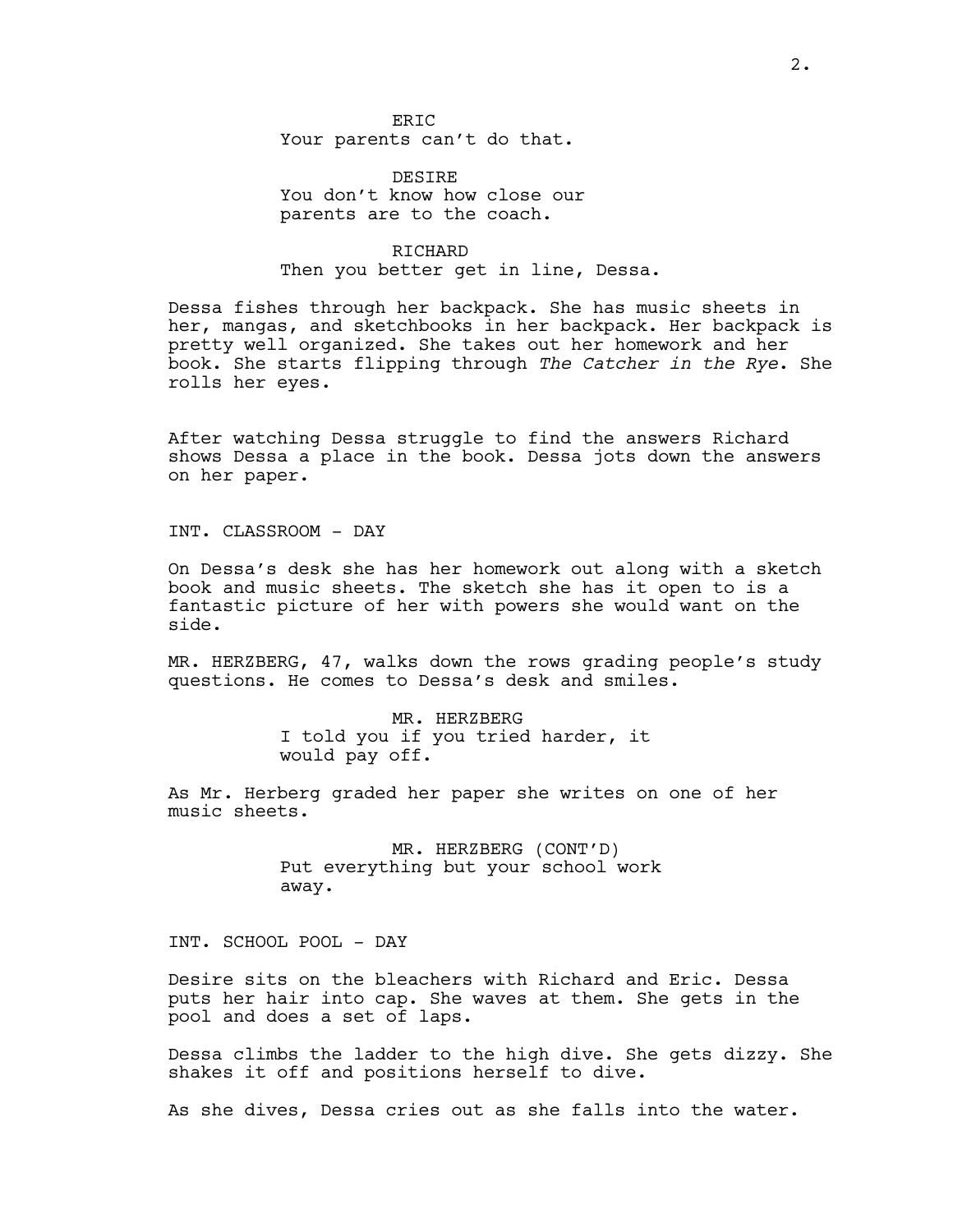Desire, Richard, and Eric jump up.

EXT. UNDERWATER - CONTINUOUS

Dessa lets out a gasp. In front of her is a vision of a car crashed head-on into the wall.

EXT. POOL - CONTINUOUS

COACH DAVIS, 56, jumps into the pool and pulls Dessa out of the water. He performs CPR. Dessa coughs and sputters.

Desire runs down to see her.

Dessa screams and curls up into the fetal position.

COACH DAVIS Calm down. You had a bad fall.

DESSA

The crash--

DESIRE Dess, what are you talking about?

DESSA I fell in the pool, but Desire, I think I had a vision.

The swim TEAM gasps.

SWIM TEAM MEMBERS An oracle? / It's been awhile.

Desire pulls Dessa into a hug.

DESIRE Coach Davis, call our parents.

INT. CAR - DAY

MARIE SNOW, 36, buckles Dessa in.

MARIE Dessa, what happened?

Desire climbs into the car. Marie turns to her.

MARIE (CONT'D) You have to stay here and pick up her homework and finish the day.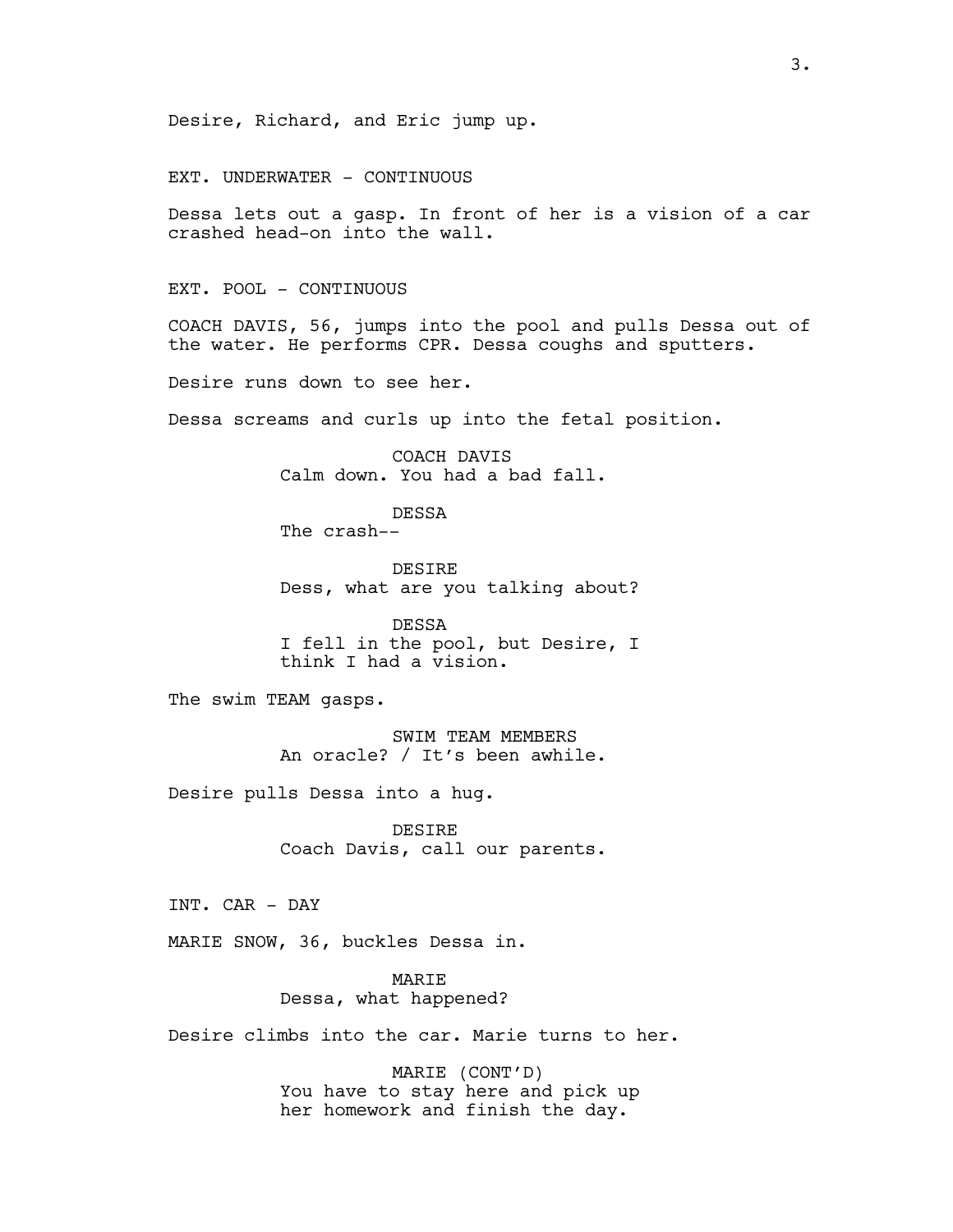DESIRE Mom, when she was pulled out, she talked about a car crash.

Marie turns to Dessa.

MARIE You're an oracle, aren't you?

Dessa nods.

INT. DESSA'S HOME - NIGHT

Dessa starts writing in her journal.

DESSA (V.O.) So I may be an oracle. If I am this may be pretty cool. Maybe I'll be able to stop horrible things from happening before they happen.

Dessa, Desire, and Marie watch a game show on TV. A breaking news story hits.

> NEWS ANCHOR (V.O.) We are live at the scene of a horrific crash. Three cars on I-5 crashed. Two are injured, one is in critical condition, and two dead.

Dessa gasps. She tears up. It's official she is an oracle.

The video footage is even worse than she initially thought it would look.

> MARIE Is that the crash you saw?

Dessa nods.

DESIRE You can help people.

DESSA Maybe I can.

Dessa smiles at her sister.

Dessa crumples over as another vision starts.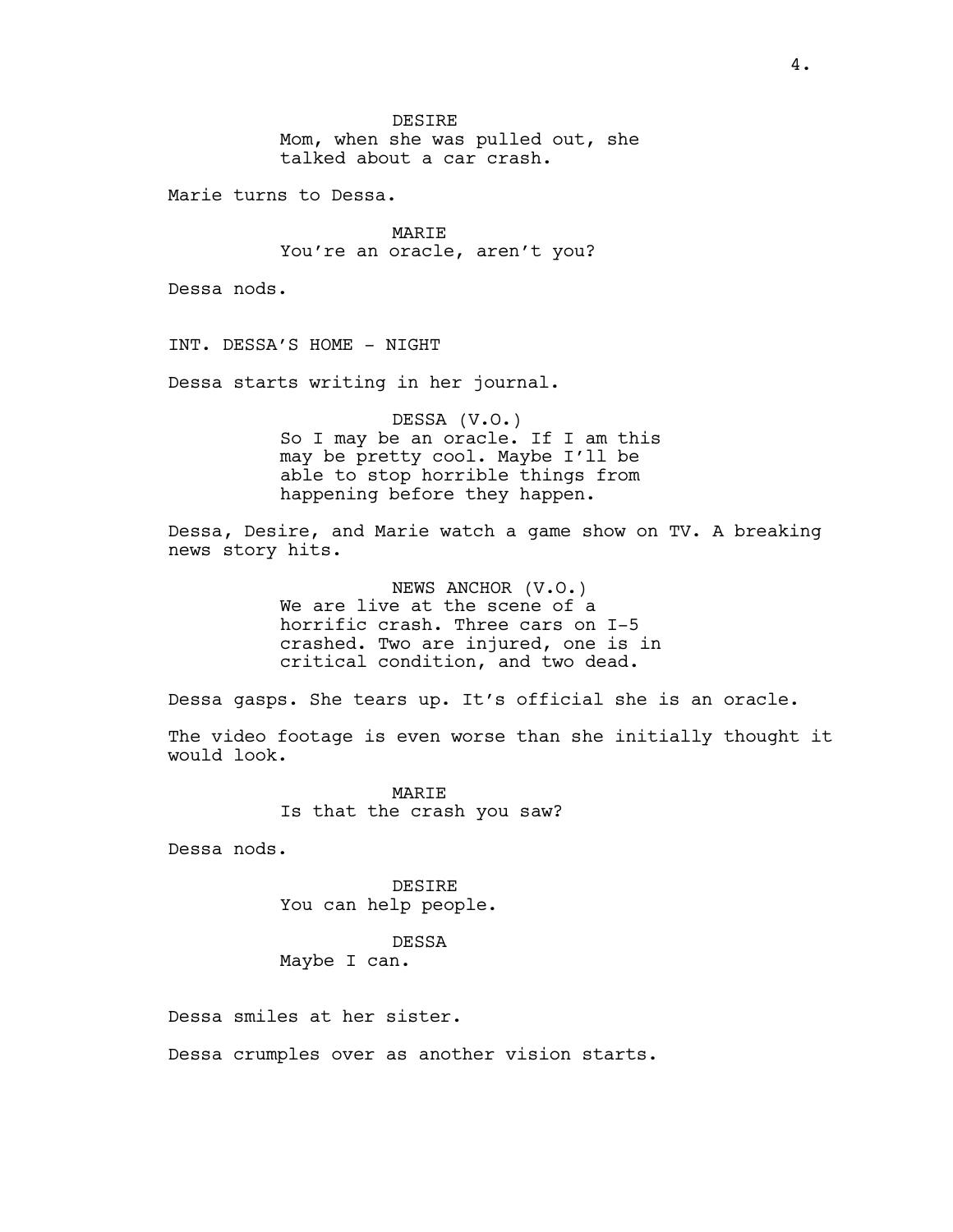INT. HOME - CONTINUOUS

A STUDENT, home alone, is tied up. There is tape on her mouth and tears in her eyes.

INT. DESSA'S HOME - CONTINUOUS

Dessa cries out as the vision ends.

DESSA There was a break in at Kimberly's house. Sh-she was tied up.

MARIE

Call her.

## INT. HOME - CONTINUOUS

Dessa sketches out what she saw in the break-in vision. On the other half a page she draws what she hopes happens.

INT. HOME - NIGHT

STEVEN SNOW, 38, enters the living room and sits.

STEVEN Dessa, I heard you're an oracle. Are you scared of being one.

DESSA Yes. I am. And I'm actually a little excited about it.

The phone rings. Steven picks it up.

STEVEN

Hello?

RICHARD (V.O.) Hi. Turn to channel 5 news.

**STEVEN** 

Why?

RICHARD (V.O.) Kimberly says she mentioned Dessa on the news.

Steven hangs up and changes the channel.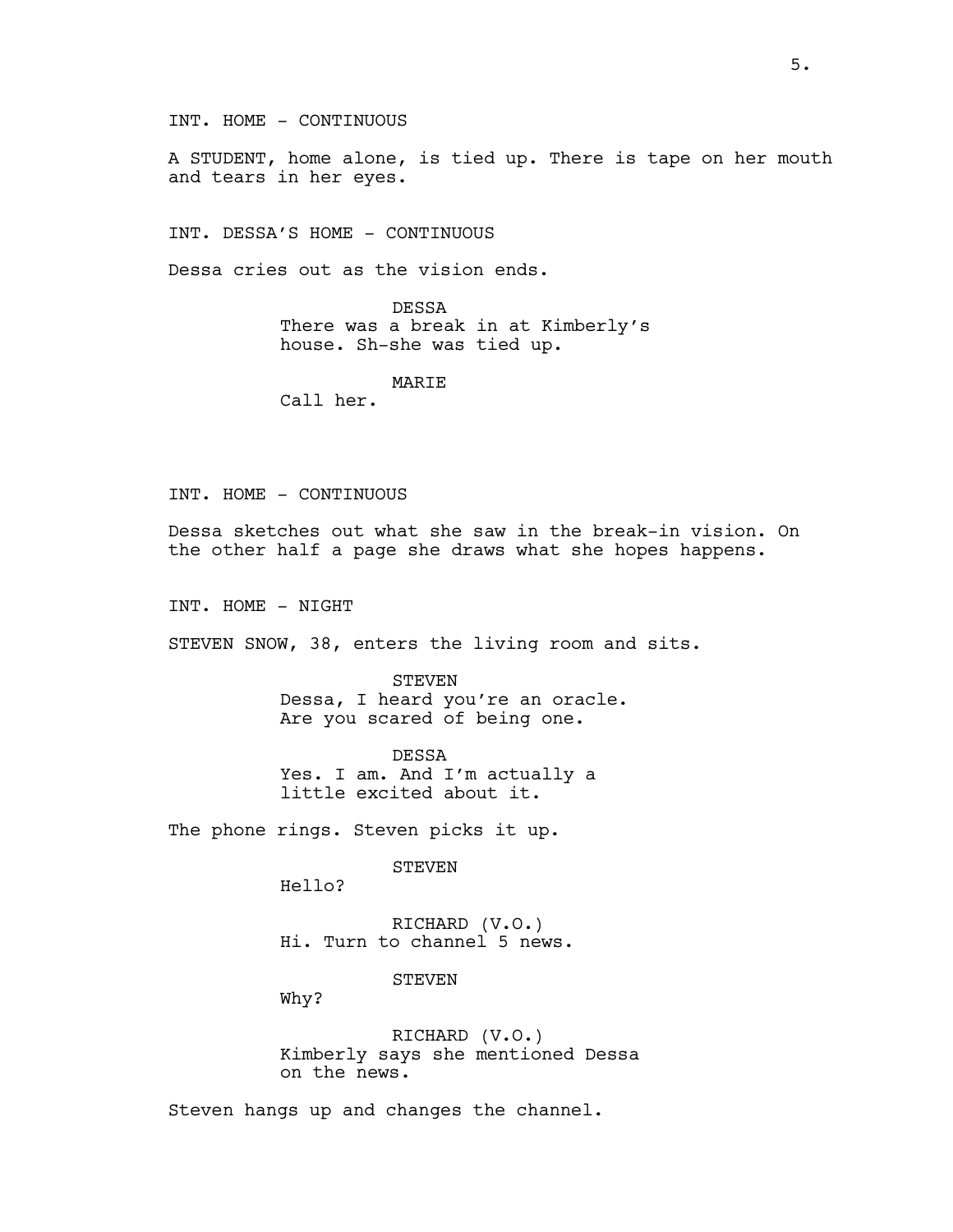NEWS ANCHOR (V.O.) There was a break in earlier today, but thank goodness no one was home to get hurt. The girl who lives there credits a phone call from a friend as her life saver.

ON THE SCREEN:

#### KIMBERLY

My friend, Dessa Snow, called me this afternoon and asked me to go to a friend's house. She said she would explain it to me later. She must have had a bad feeling about this. If you're watching this, Dessa, thank you. My parents and I really appreciate it.

Steven turns to Dessa.

STEVEN Did you have a vision about a break in at Kimberly's house?

DESSA Yeah. I did. Do you mind if I go for a walk through the park?

## STEVEN

Take your phone.

Dessa grabs her purse, kisses her dad's cheek and exits. As she walks out she stumbles as a vision starts.

EXT. GRASSLAWN PARK - NIGHT

Dessa enters through the back gate. She slips her headphones on and turns on her mp3 player. She lays down on the grass.

A shadow appears over Dessa. Dessa opens her eyes to see a TALIA, 35, long black hair in a high pony tail. Dessa takes off her headphones. It's the woman Dessa saw her confronting in her latest vision.

> DESSA Hello. Can I help you?

STRANGER Are you Miss Dessa Snow?

DESSA Who are you?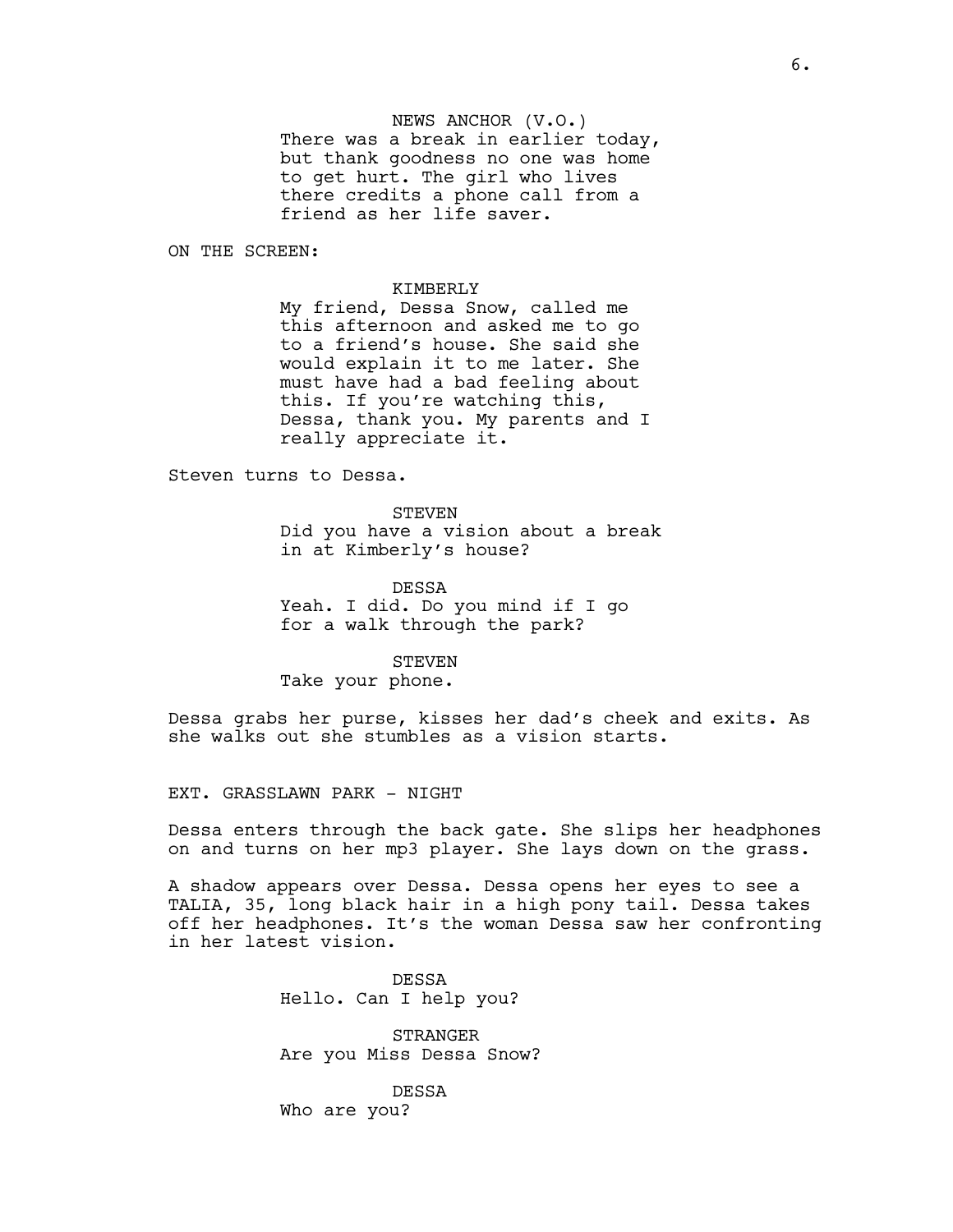TALITA

I'm Talia Winter-Summers.

Talia sits beside Dessa. She smooths her skirt.

TALIA (CONT'D) I was the last oracle. How are you holding up?

Dessa nods.

TALIA (CONT'D) You're starting off better than me.

Dessa sits up.

TALIA (CONT'D) How many visions have you had?

DESSA

Two.

TALIA And you already prevented one?

DESSA How did you know that?

TALIA

I saw your friend on the news. That's how I knew to look for you. I didn't start trying to prevent things from happening until I was an oracle for a year.

Dessa sits up and starts backing up a bit.

DESSA

Why?

### TALIA

I wanted to continue to live a normal life, but when a tragedy that I would predict would happen I'd have a breakdown. My dad did his best to find me help. My mother and I now have a strained relationship. I lost all my friends except one because of it.

DESSA

I'm sorry.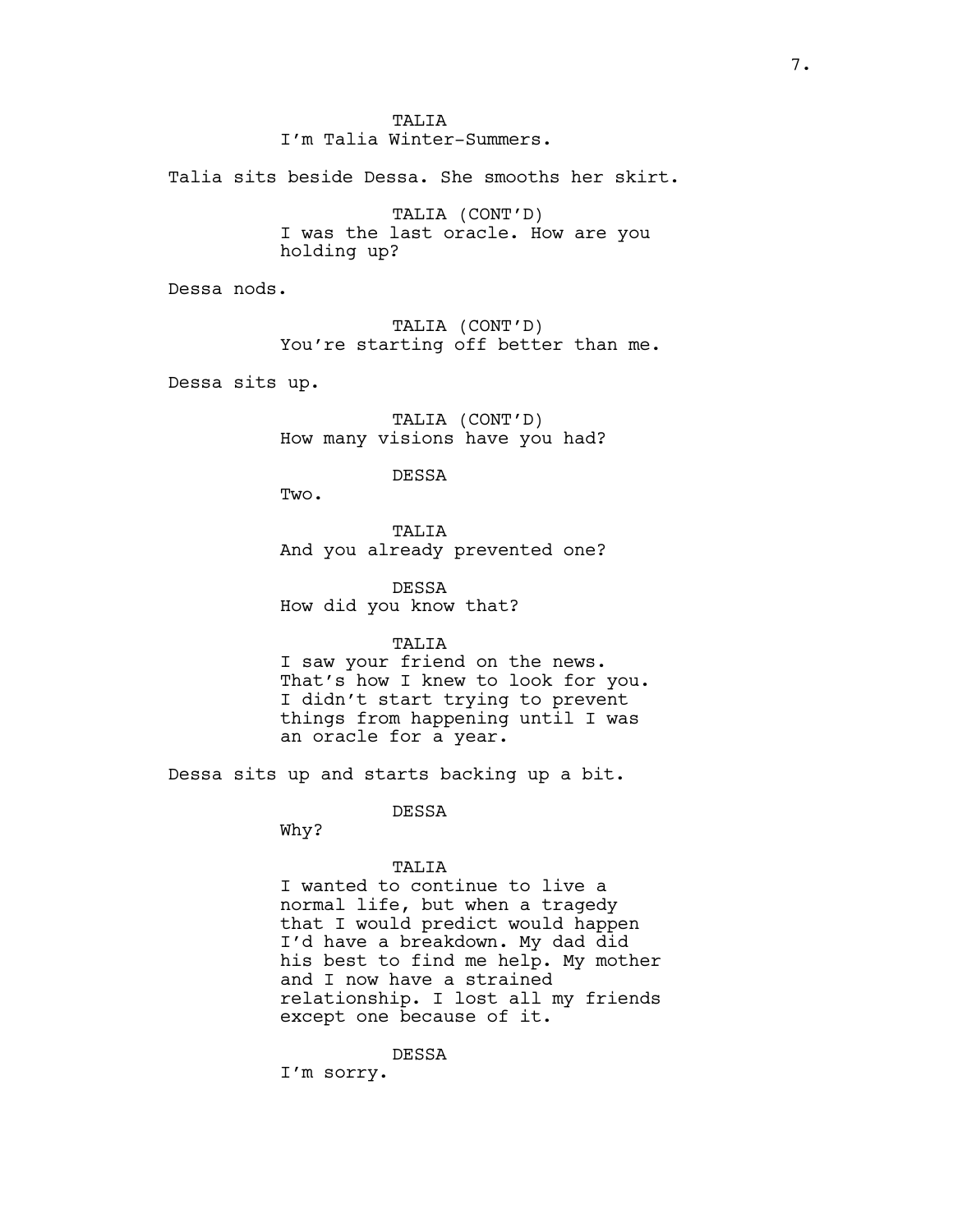## **TALIA**

What made you call your friend?

DESSA My mom suggested it.

TALIA

You're lucky to have a supportive family. Just know that you can't stop everything. Some things are really meant to happen.

Dessa stands.

DESSA Why would you say that?

TALIA

I'm trying to be helpful. I know what it's like to try to prevent certain events just to have them blow up in your face.

DESSA Okay. I would have liked to have more visions before getting advice.

TALIA I'm just trying to help.

Dessa backs up.

#### DESSA

No, you're not. You are trying to scare me. You may have been the oracle before me, but we have two completely different personalities.

Talia stands up and puts her hands on her hips.

TALIA

What do you mean?

#### DESSA

Just because you were scared doesn't mean I'll be.

Talia walks over to Dessa and looks her in the eye.

TALIA You don't know what you're talking about, Lil One.

Dessa pushes Talia away.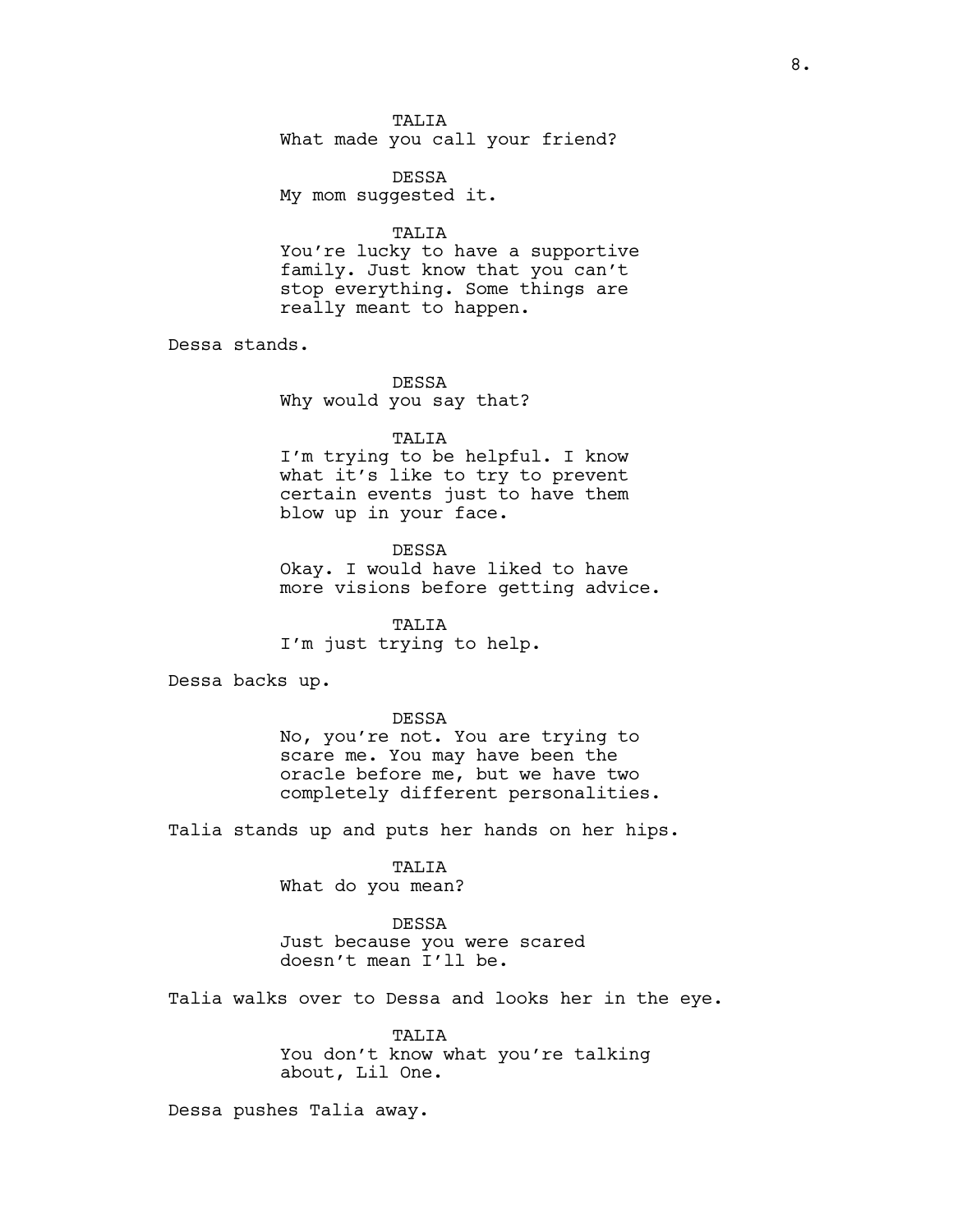Talia scoffs and walks back to Dessa. She puts both her hands on Dessa's shoulders.

Dessa pushes her harder this time. She turns to run before she trips and falls.

Talia slowly walks over to Dessa and crouches over her.

Desire enters the park. She sees Dessa and runs toward her. She sees Talia approach Dessa.

Desire crouches over her sister.

Dessa snaps back to her senses. She pushes Talia and Desire away. Dessa glares at Talia.

> DESSA Is this some kind of sick joke?

TALIA What are you talking about?

DESIRE What's going on? What did you see?

DESSA Dad got into a motorcycle accident.

Dessa turns to Talia and narrows her eyes.

DESSA (CONT'D) Did you put that vision in my head because I wouldn't listen to you? What kind of sick person are you?!

Talia narrowed her eyes.

TALIA (V.O.) How dare this kid act like this? I would have loved help when I first became an oracle.

DESSA Leave me and my family go.

Dessa grabs her sister's hand and they walk home together. Talia watches them walk off.

INT. DESSA'S ROOM

Dessa's room is filled with filled bookcases with books, sketchbooks, and music books filling the shelves.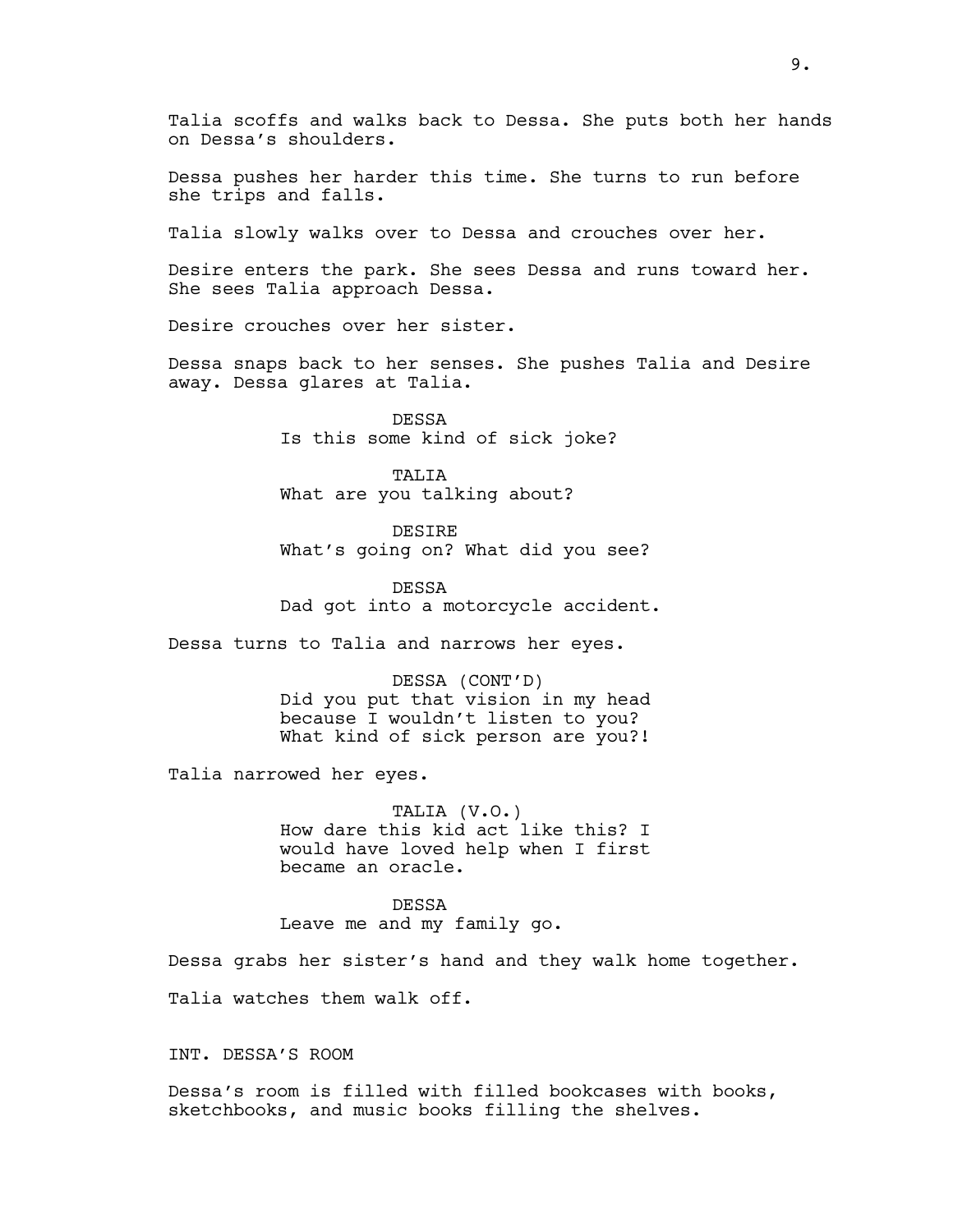She has a giant stereo that takes up three shelves due to the big speakers and the stereo itself.

Dessa's desk sits against the window littered with homework.

Dessa looks around then sits on her bed with her back against the wall. She takes her sketchbook and pencils out of her backpack.

Dessa sketches what she can remember about the vision about her father. She even draws the clothes she saw him wearing.

He is wearing his helmet without the visor meaning he wasn't alone in the crash. His face is bloody and has bruises.

She draws an ambulance in the distance like she saw it. There's a sleeve and shoes that she couldn't really see but she recognizes them as she draws them.

> DESSA (V.O.) He must have been with Desire. He would never wear that helmet unless he was with someone.

Dessa keeps drawing as much as she can remember. When she's done she sits back and observes it.

> DESSA (V.O.) This will be hard to change or avoid, but I have to try.

INT. LIVING ROOM

Dessa walks in. She sits beside her dad on the giant L shaped couch. His eyes are focused on the big screen TV across the room. Football is on.

When a commercial is on Steven looks at his daughter. He sees she's curled up and holding her sketchbook.

> STEVEN What's up?

DESSA I saw a vision of you and Desire in a motorcycle accident.

Dessa opens the book to her latest sketch. Steven holds it in his hands and studies the details.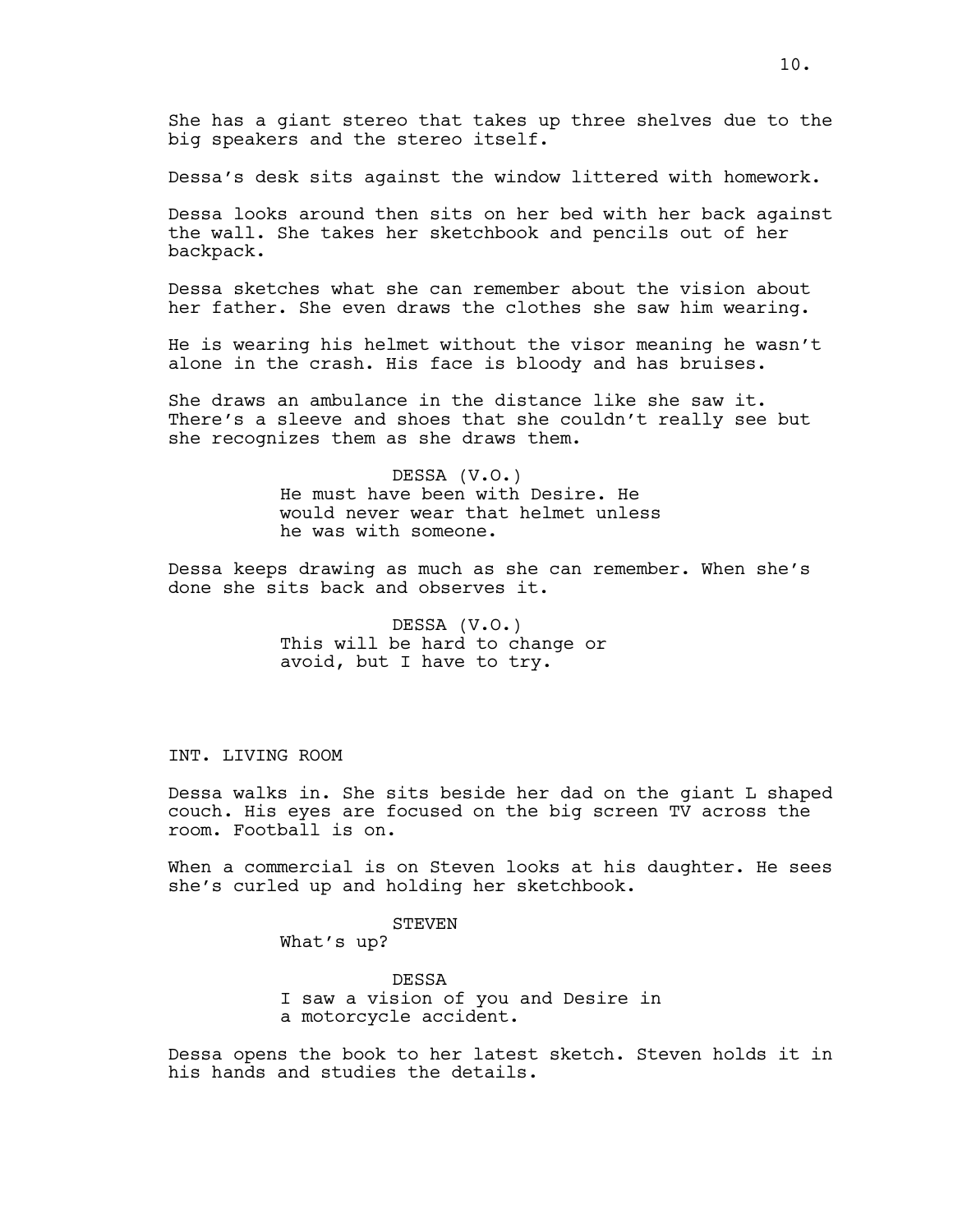DESSA (CONT'D)

I don't know if I can stop this vision, but I think it may help you to buy a second helmet with a visor on the front to minimize the risk of the outcome turning out like this.

Steven's eyes grow huge as he looks at all the details.

INT. DESSA'S ROOM- NEXT MORNING

Desire walks into Dessa's room. She frowns.

DESSA

What's wrong?

#### DESIRE

Dad's running an errand when we're supposed to have a daddy daughter day.

DESSA He'll be home soon.

EXT. DESSA'S HOUSE

Desire puts on her helmet and hops on her dad's motorcycle. Both Desire and Steven wave at Dessa as they head out onto the road.

EXT. 142ND STREET

Steven is driving down the road. When the light turns green he starts crossing the intersection a minivan T-bones his motorcycle.

Both Steven and Desire are thrown off the motorcycle and fall onto the street hard.

Steven looks over at his daughter. She looks at him.

INT. DESSA'S HOUSE

Dessa hears the phone ring and as it rings her heart tightens. She can only stare at the phone.

Marie walks into the room and grabs the phone. She raises an eyebrow at Dessa. She picks up.